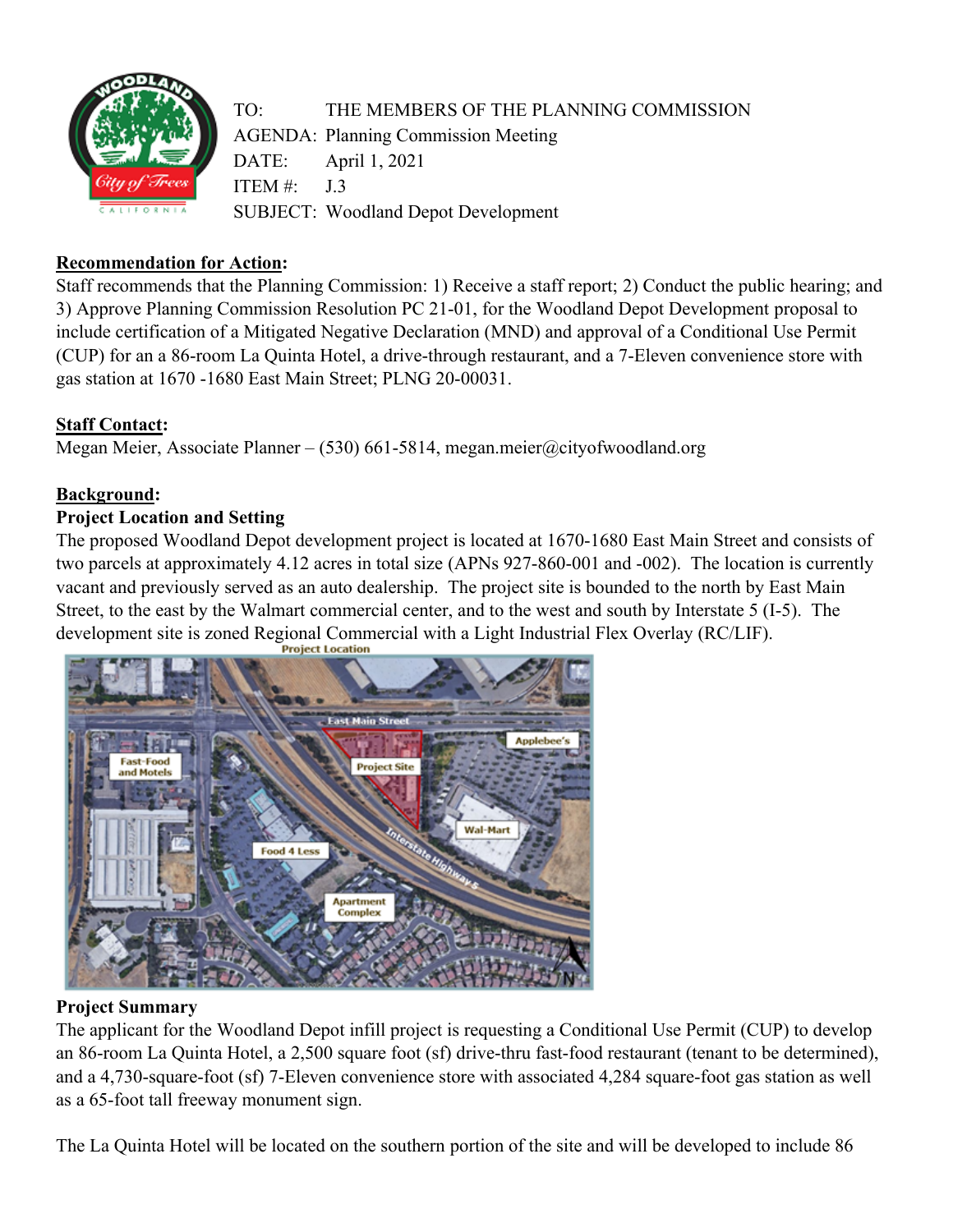rooms across four floors. The hotel design is one of La Quinta's new prototypes for its hotel branding and is a dynamic mixture of complementary panel types that bring in wood and stone elements to the visual texture. The body of the hotel is articulated to further emphasize the different panel types and is accented by a bold sunburst mural on the inset stucco wall directly above the architectural front entry portico. The use of uplighting and lighting at the top cornice will further accentuate the architectural features of the building. The hotel amenities will include a pool, fitness center, meeting room, and business center catering to business travelers. During the peak season, the hotel could schedule up to 10 employees per eight-hour shift.

The proposed drive-through restaurant will be located in the northeast section of the site and will initially be developed as a commercial pad to be built out once a commercial tenant has been identified. Staff will work with the end user on final design of the restaurant building at time of development. The restaurant will serve travelers off Interstate five (I-5) and capture traffic from East Main Street. Details for the drive through screening and building will be reviewed through a separate design review process once an end user has been identified and initiates the build out. It anticipated that a restaurant of this size will have a staff of 10-12 employees or more. The project is conditioned to require that construction of the drive-through restaurant shall occur concurrent with or after the construction of the Hotel.

The 4,730 sf 7-Eleven convenience store and 4,284 sf gas station will be located on the north-west portion of the triangular shaped lot and will operate 24 hours a day, seven days a week. Staff worked with the applicant on the design of the building to bring in natural wood and metal elements while presenting a modern take on agrarian architecture. The location of the building serves the gas station needs for direct access and line of site while activating the street-front with outdoor seating area. All outside mechanical is screened and the 360 degree design of the building was considered due to its placement on such a visible entryway into Woodland. Products sold at the convenience store will include standard offerings such as hot foods, fresh foods, alcohol, snacks, dry goods, automobile-related products, tobacco products, and beverages. The convenience store will also house two restaurant kiosks within the building that will include a Laredo Taco Fresh-Mex restaurant and a Raise the Roost Chicken and Biscuits located within the 7-Eleven market. Typically, a store of this size employs eight to twelve 12 people, with two employees, at most, scheduled per shifts. Product deliveries are typically scheduled from 10:00 PM to 2:00 AM, with fuel deliveries varied, but typically occurring outside of the peak traffic-flow hours of 7:00 AM to 9:00 AM and 4:00 PM to 6:00 PM.

The 4,284 sf gas station portion will consist of a single canopy with ten (10) multiple product dispensers ( MPDs) serving both gas and diesel vehicles. As part of the pre-application process staff worked with the consultant KD Anderson & Associates to perform an initial traffic site evaluation to identify any issues for large 18-wheel truck use. It was determined from the preliminary traffic analysis that the site was inadequate to service 18-wheel truck traffic due to turn radius into the site and internal to the circulation. (KD Anderson & Associates, Inc. Traffic Impact Analysis for Woodland Motors Re-Use Auto Center Drive, Woodland, CA. March 9, 2020). From the findings of the preliminary traffic analysis, the site was specifically designed to discourage large trucks from accessing the site but will service sprinter vans and other types of box delivery vehicles. Additionally the gas station will also include on site amenities such as, an ATM, an air/water machine, vehicle charging stations, a landscaped seating area, and a dog park.

As part of the project request, the applicant is proposing a 65-foot freeway oriented sign as part of a comprehensive sign program, located on the west side of the project. The Zoning Code, Section 17.120.040B5 allows freeway-oriented signs in the Commercial Highway (CH) district within 500 feet of a freeway interchange right-of-way to maximum height of 60-feet. In accordance with Section 17.120.50 (C), an applicant may request exceptions from sign regulations through a comprehensive sign program for an entire center. The Community Design Standards state that that freeway signs may be approved by the Planning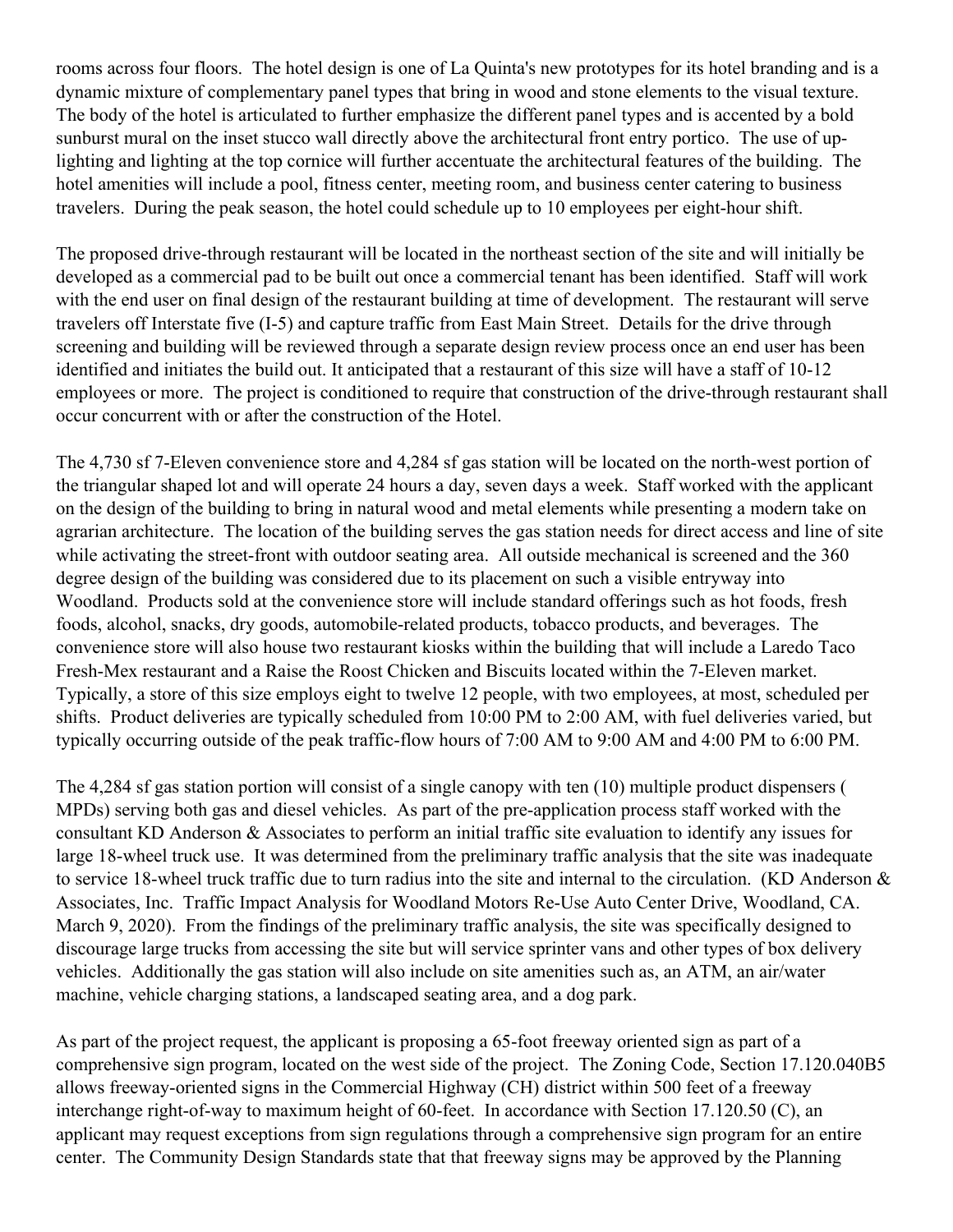Commission through the Comprehensive Sign plan, which shall address all aspects of the sign program. The City's sign standards have not been updated consistent with the current zoning designations. This site is designated Regional Commercial which staff recommends be considered consistent with the former Commercial Highway zone. Based on a final determination regarding the freeway sign height and design direction provided by the Commission, the final design of the freeway sign and overall program are recommended for final review and approval by the Community Development Director.



#### Development Site Plan

#### Site, Access and Parking

Primary access to the project site will be provided with a new signalized intersection to help facilitate circulation in and out of the location from East Main Street into the privately maintained Hazel Court. The second point of access to the site will be a driveway along the east property line and will serve traffic as a rightin right-out access. The three commercial buildings will have parking that serves its use, however the site will function with shared access and parking with approximately 149 parking spaces overall. The project site will include regular parking spaces, ADA parking spaces, parking designated for Clean Air Vehicles (CAVs), charging stations for electric vehicles (EVs), parking for military veterans, and short-term and long-term bicycle parking. There will be a total of six (6) EV charging stations, two (2) at 7-Eleven/ gas station, one (1) at the restaurant, and three (3) at the hotel area.

The project site will be extensively landscaped with a variety of colorful native, deciduous and evergreen trees /shrubs and drought-tolerant landscaping materials to enhance the overall aesthetics of the location. The proposed project's parking lot circulation, pedestrian access, and landscaping are required to adhere to the City's design standards. Site improvements include stamped crosswalk areas, full frontage improvements (curb, sidewalk gutter & landscape) adjacent to East Main Street, black tubular steel fencing at the property line, overall site landscaping/lighting, as well as parking lot shading (per Cal Green code). Additionally, the applicant was asked to enhance and emphasize the landscape interface with the existing Caltrans right-of-way at the northwest corner of the Interstate-5 off-ramp and East Main Street. Staff will work with the applicant on final landscape plans to enhance the design at this prominent corner.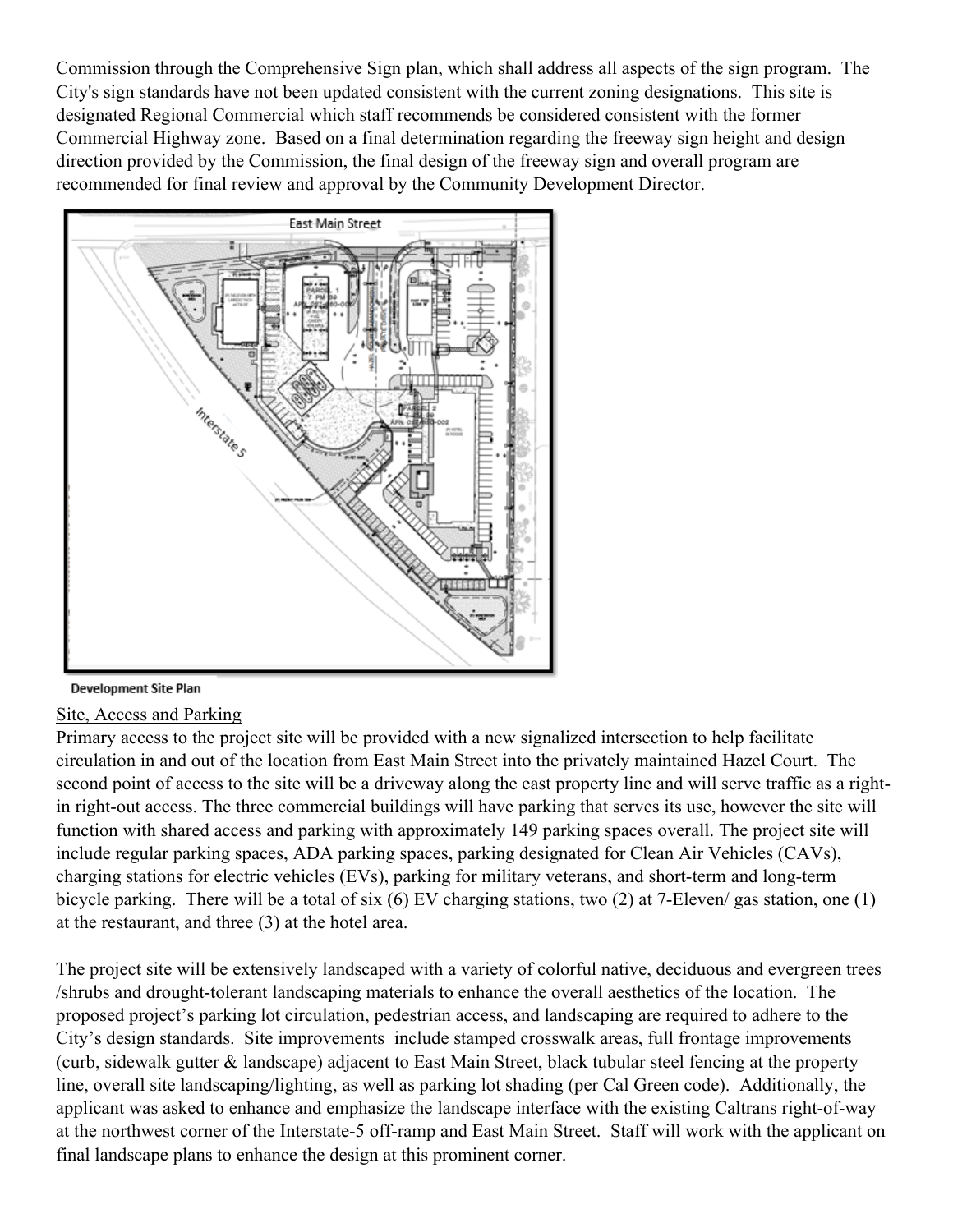These design requirements and satndards are provided in Section 3.07.D and Section 3.08.E of the Interim Zoning Ordinance. Additionally, as stipulated by Section 3.11.B.2 of the Interim Zoning Ordinance, the proposed project is subject to Section 17.116.020 of the Municipal Code, which contains requirements for offstreet parking.

The parking lot design will also provide a number of amenities such as a dedicated dog park to serve travelers stopping for gas or staying at the hotel and picnic/seating areas that serve as active outdoor space in the landscape areas around the 7-Eleven. The development has also been conditioned to install security lighting at the perimeter of the buildings along with security cameras and amplified music to discourage loitering and possible encampments.

### Utilities

The proposed project's electricity and natural gas provider is Pacific Gas & Electric (PG&E) Co. The City will serve as the provider for water, storm drainage and sewer services. The proposed project will include grading to keep stormwater runoff on-site and direct runoff to the site's water-quality treatment bioswale areas along the north property line in the landscape areas. Site drainage will also be directed into the two on-site stormwater bioretention areas at the south end of the property and at the northwest corner of the property behind the 7-eleven where the Interstate-5 off-ramp meets East Main Street.

# Energy Efficiency

The City's 2035 General Plan includes goals and policies to facilitate smart growth and sustainability measures. Policies 2.C.2- 3, and 4 in particular require conistency with Climate Action Plan (CAP) targets, encouraging alternative transportation, and resource efficiency. Structures built as part of the project will be subject to Title 20 and 24 of the California Code of Regulations, which serve to reduce demand for electrical energy by implementing energy efficiency standards for residential and non-residential buildings. The project will provide electric vehicle charging and alternative fuel options. As designed and conditioned, the project will be consistent with energy efficiency requirements.

# Project Timing

The applicant has indicated that the 7-Eleven and associated gas station will be the first portion of the project to develop. The project has been conditioned to require specific improvements with the first building constructed, including a new signalized intersection driveway and median, frontage improvements along the East Main Street, as well as landscaping and fencing along the west property line adjacent to I-5 (COA #13). It is anticipated tht the Hotel and drive-through restaurant will follow soon after the 7-Eleven/gas station. Project condition number fourteen (COA#14) links the timing of the drive-through restaurant to be concurrent or after the buildout of the La Quinta Hotel.

# **Discussion:**

The application was circulated for review by agencies of jurisdiction. The comments from Development Engineering, Public Works, Building, and Fire, have been incorporated as Conditions of Approval. Staff supports this project, subject to the conditions of approval, and provides the following analysis:

# **General Plan**

The Regional Commercial/Light Industrial Flex Land Use is defined under the City's 2035 General Plan as the following:

*The Regional Commercial designation is intended to accommodate retail establishments that serve residents* and visitors of the region at large. Shopping malls and large format "big-box" retail are allowed, as are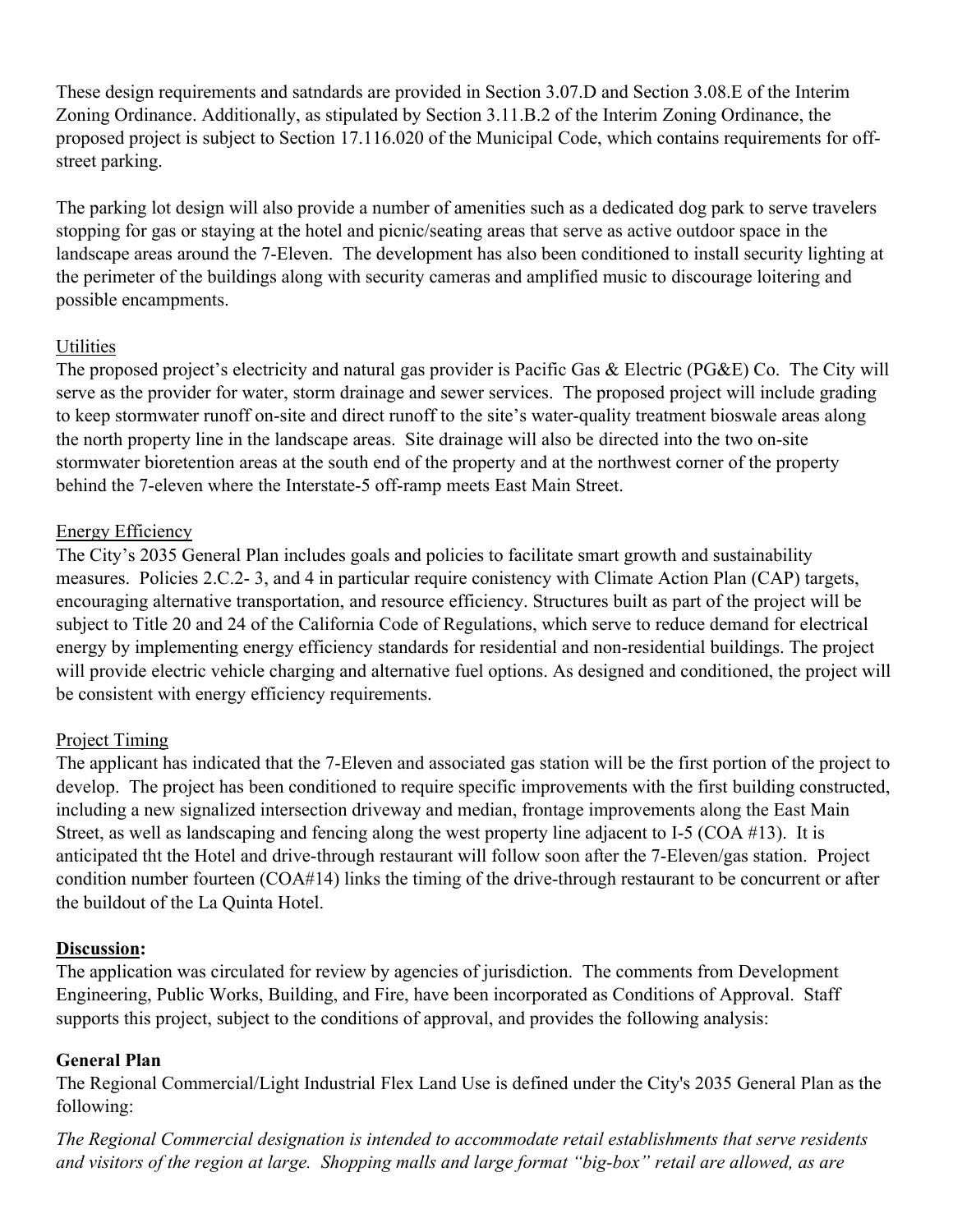supporting uses such as gas stations and hotels. I Up to 10 percent of the total square footage of a regional *commercial center may consist of ancillary office spaces that support commercial uses and/or stand-alone, professional office buildings. The typical service area for goods and services would be regional in scope, serving 250,000 people or more with larger-format anchor stores (60,000 to 100,000+ square feet) that create higher shopping expenditures and possibly lower frequency of shopping trips. Expansion of complementary clusters of larger-format or unique retail, healthcare, commercial, recreational and possibly institutional uses that reinforce and support each other is encouraged. Entertainment uses are not permitted so as to not compete with these types of commercial uses in the Downtown core.*

The LIF overlay designation is applied to areas where light industrial or service commercial uses are also appropriate. *The Light Industrial Flex Overlay provides for a transition from industrial to retail for the area south of East Main Street and north of Interstate 5 (I-5).*

The 2035 General Plan land use map designation of Regional Commercial/Light Industrial Flex was selected for key areas of the City that where close to major freeway interchanges and would easily be accessible to provide service and draw from a regional area beyond just the City of Woodland. Staff found that the proposed project is in line with the goals and policies outlined in the General Plan in that it is designed to have active commercial use along Main Street, and provides uses that along with the larger adjacent commercial centers provide a cluster of regional services.

### **Zoning Code**

As previously mentioned the development site is zoned Regional Commercial with a Light Industrial Flex Overlay (RC/LIF). Staff finds that the Regional Commercial zoning designation allows for the proposed uses with the approval of a Conditional Use Permit and as conditioned. Some of the Design Standards for Desired Urban Form in the Regional Commercial/Light Industrial Flex Overlay Zone include:

High Quality Design. A regional center shall provide a consistent level of high quality architecture and landscape design throughout. The result should be a memorable and desirable destination that enriches the community and the region at large. Staff worked with the project applicant on the overall design of the buildings to provide an overall concept for the development that includes natural elements such as wood and metal textures with a modern design aesthetic. Conceptual landscaping will include a variety of water wise plantings that mix size and color for an overall year around look. Trees will be a mix of evergreen and deciduous varieties that offer some fall color. The site plan configuration has been evaluated to enhance the community character and views from Main Street and the freeway.

High Quality Materials and Sustainability. The project will employ high quality, durable materials and best practices in sustainability. Staff requested EV parking stalls for all commercial uses and for the project to be EV ready with pre-wired locations for additional EV stalls in the coming years. The applicant has also filled out the staff requested CAP checklist that identifies other energy efficient areas of the project design such as lighting and energy efficient mechanical equipment.

Parking Lot Circulation. The project site is designed to have shared access and parking with circulation through the project area to allow ease of movement for pedestrians, bikes and cars both on site and with adjecent commerical to the east of the site..

Pedestrian Access. Convenient pedestrian and bicycle connections shall be provided within the project and to adjacent neighborhoods and transit-served streets. Shaded walkways shall be provided between the principal building entries and parking areas. A clearly defined pedestrian route between parking areas and the primary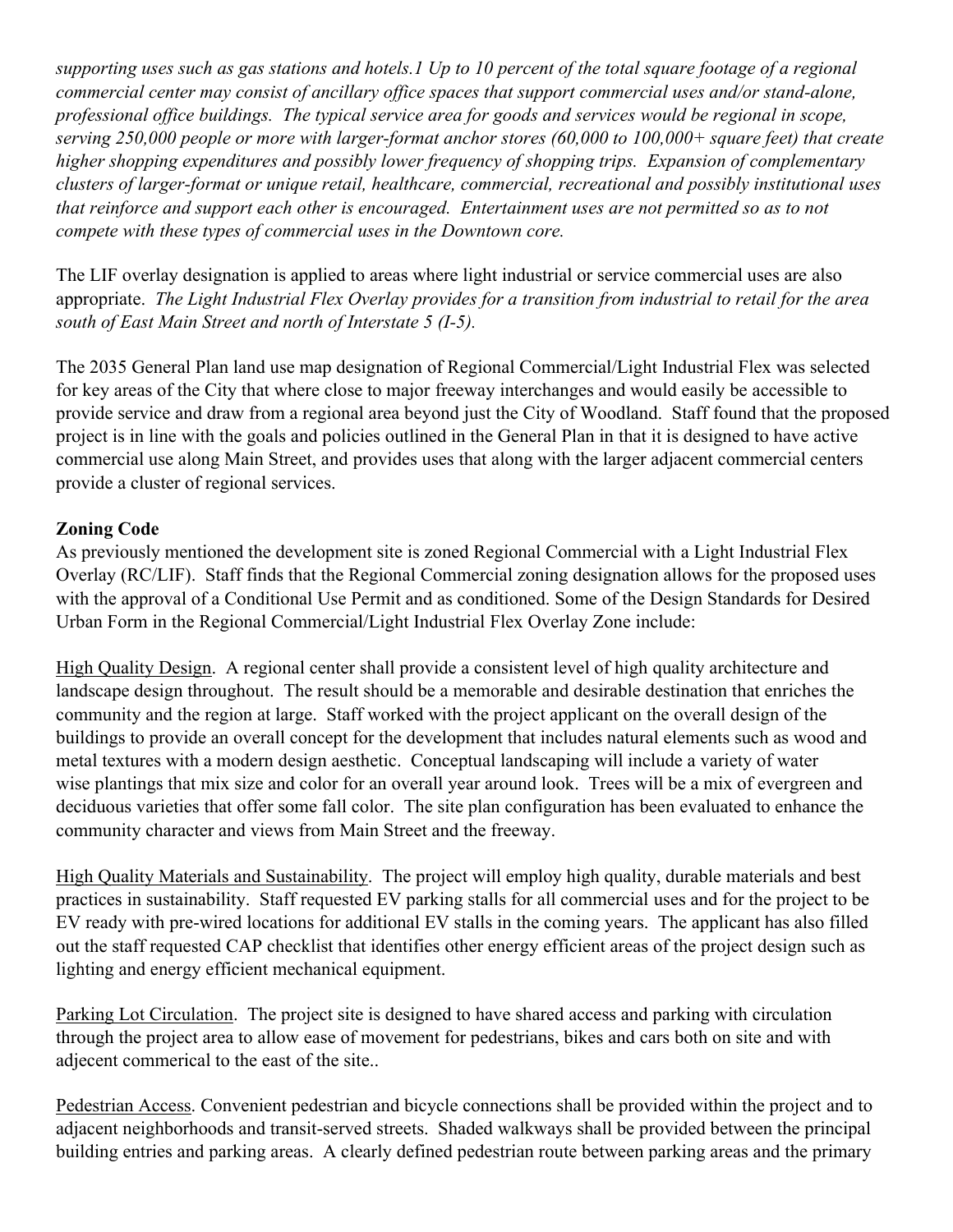pedestrian entrance(s) to the building shall be provided. Shaded pathways providing a minimum five-foot clear pedestrian passage shall be provided. Interest and variability shall be achieved through the use of a variety of pathway materials. Features such as landscaping, seating, fountains, low walls, patio seating, and other architectural features shall be provided to enhance the pedestrian experience.

Gateway or Entry Features and Public Art. The design shall include a clear sense of arrival and departure through the design of a distinctive gateway or entry that enhances the quality and character of Woodland. A public art program is required for the center. Further, Staff has worked with the applicant on the entryway landscaping and robust corner landscaping at East Main Street and along I-5. Additionally, a number of ideas have been presented for locations of an onsite art installation and final concepts will brought forth and approved prior to certificate of occupancy in accordance with the Public Art Ordinance.

Landscaping. Landscaping shall include shade trees in and around parking areas to enhance regional center character and identity. Landscaping shall be provided consistent with the requirements provided in Article 22 of Chapter 25 of the Woodland Municipal Code related to Landscaping, including Section 25-22-20(b)(4) requiring minimum parking lot shading. Solar panels over parking spaces may substitute for up to 60 percent of the required number of trees. The applicant will provide a tree shading diagram that illustrates a minimum 50% shading of the parking lot per Cal Green code requirements.

Water Conservation Ordinance. The project shall comply with the City's Water Conservation Ordinance and any applicable state water conservation requirements.

Lot Coverage. The RC/LIF zoning allows for a maximum lot coverage of 70%. The Woodland Depot project is proposing a total of 18,657 sq/ft that would be total lot coverage of 10.4%.

Off Street Parking. The RC/LIF zoning allows parking to be land use driven with the applicant providing the number of parking spaces that will make the commercial project viable. As previously mentioned, the Woodland Depot project is proposing to have 149 parking spaces on site which is more than adequate number to cover all the hotel rooms and any demand that the restaurant and 7-El;even /gas station will have.

Signs. The applicant has requested consideration for a 65-foot high freeway sign, in conjunction with an overall comprehensive sign program. The request is based on visual consideration of the existing sign on the opposite (west) side of the I-5 freeway as part of the Food 4 Less center, which is at 70-feet. At one time, the prior auto dealer had an approximately 20-foot high sign located along the west boundary of the site as can be seen in the Google imagery in the attached exhibit. The proposed freeway monument sign would be located along the west project boundary south of the gas canopy and adjacent to the open space/pet area. The overall sign design has not been finalized, and will have to be designed consistent with the Community Design Standards which requires that sign design shall be consistent with the architectural theme of the center. There shall be a main sign structure and poles shall be adequately covered with an appropriate veneer or material. There shall be a textured surface for the sign copy with routed sign lettering, and decorative cap. Typically, signs are approved through a subsequent design review.

Condition of approval (#19) states that final sign designs shall be subject to review and approval by the Community Development Director consistent with direction provided by the Planning Commission. Further, conditions (#18) states:

The freeway monument sign should not have any vacant advertising spaces on the sign. If an advertising space remains unused for a period of one month and no viable business is in the process of occupying the space on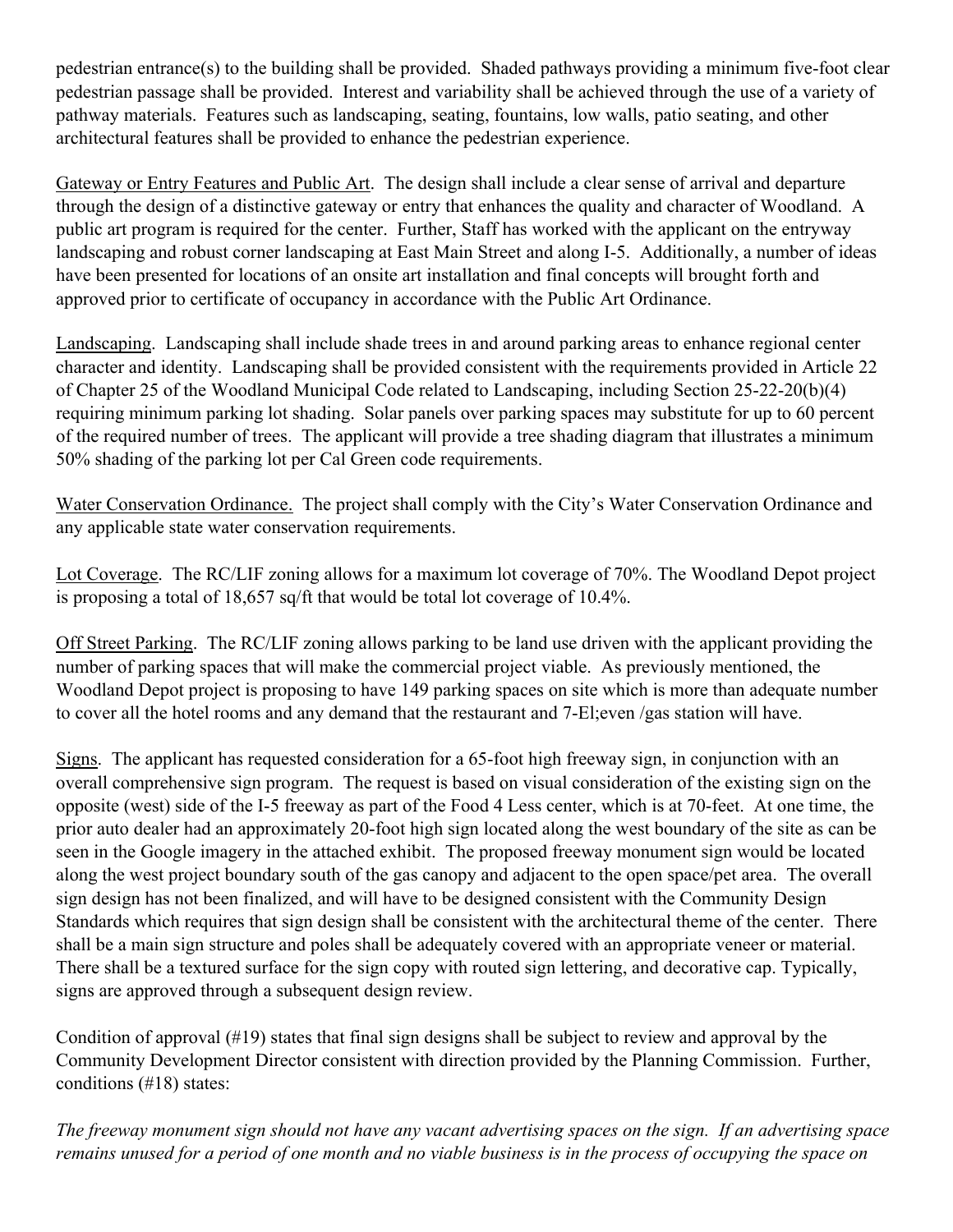the highway monument sign, it shall be filled with a City of Woodland related image or logo to be provided by *the City's Economic Development Department. Owner shall be responsible for installing imagery provided by the City.*

Reference to Other Criteria. The Design Standards and Urban Form Characteristics provided in Section 3.06 D, Community Commercial Zone, were utilized in evaluating the Regional Commercial Development.

# Public Art Requirement

In addition to the site plan and design development requirements, the City Zoning Ordinance, Section 17.104.200 (C )(2) Public Art Requirement, requires all commercial projects over a certain dollar amount to contribute to the public art within the City of Woodland. The Public Art Ordinance outlines different ways to meet the City's Public Art obligation. A developer may choose one of the following options to satisfy his or her public art obligation subject to the review and approval of the design review authority for the project as stated below:

a. Install public art on the project site in a public place as approved by the design review authority. The *creator of the public art shall be an artist as defined in this section.*

b. Pay an in-lieu fee in an amount equal to one percent of the development project construction cost to the public art fund for the creation, acquisition, and placement of public art in the City. Payment of an in-lieu fee shall be subject to approval by the Community Development Director and not subject to further design review *authority approval; or*

c. Place the required public art on an alternative project site in a location approved by the design review *authority.*

Staff finds that the proposed project as conditioned is consistent with the City's Zoning Ordinance.

# **Environmental Review:**

# **California Environmental Quality Act (CEQA)**

As part of the City's General Plan an associated EIR was prepared so that the City could streamline environmental review and approval of private and public projects that are consistent with the final General Plan and CAP. Subsequent CEQA documents can reference the policies, programs, and reduction strategies to demonstrate less-than-significant impacts and substantiate that later project-level issues are not "peculiar to the parcel," if they have been "substantially mitigated" by policies, programs, and reduction strategies adopted as part of the General Plan and CAP. Both the General Plan and CAP address transportation and land use.

City staff worked with Raney Planning and Management to prepare environmental documents as part of the project's CEQA analysis that include an Initial Study (IS) and Mitigated Negative Declaration (MND) that tiered from the General Plan EIR. Staff prepared and posted a Notice of Intent (NOI) for the Mitigated Negative Declaration with the Yolo County Recorder's office on March 12, 2021 for a 21 day public comment period. The lead agency shall provide a public review period pursuant to Section 15105 of not less than 21 days if it is a project that does not have a possible regional impact. To date staff has received no public comment on the MND for the proposed project. The Environmental Factors evaluated included Biological Resources, Geology and Soils, Cultural Resources, Transportation, Hazards and Hazardous Materials, and Tribal Cultural Resources.

# Transportation.

The project prepared a Transportation Impact Analysis (TIA) as well as a VMT Impact Assessment. The TIA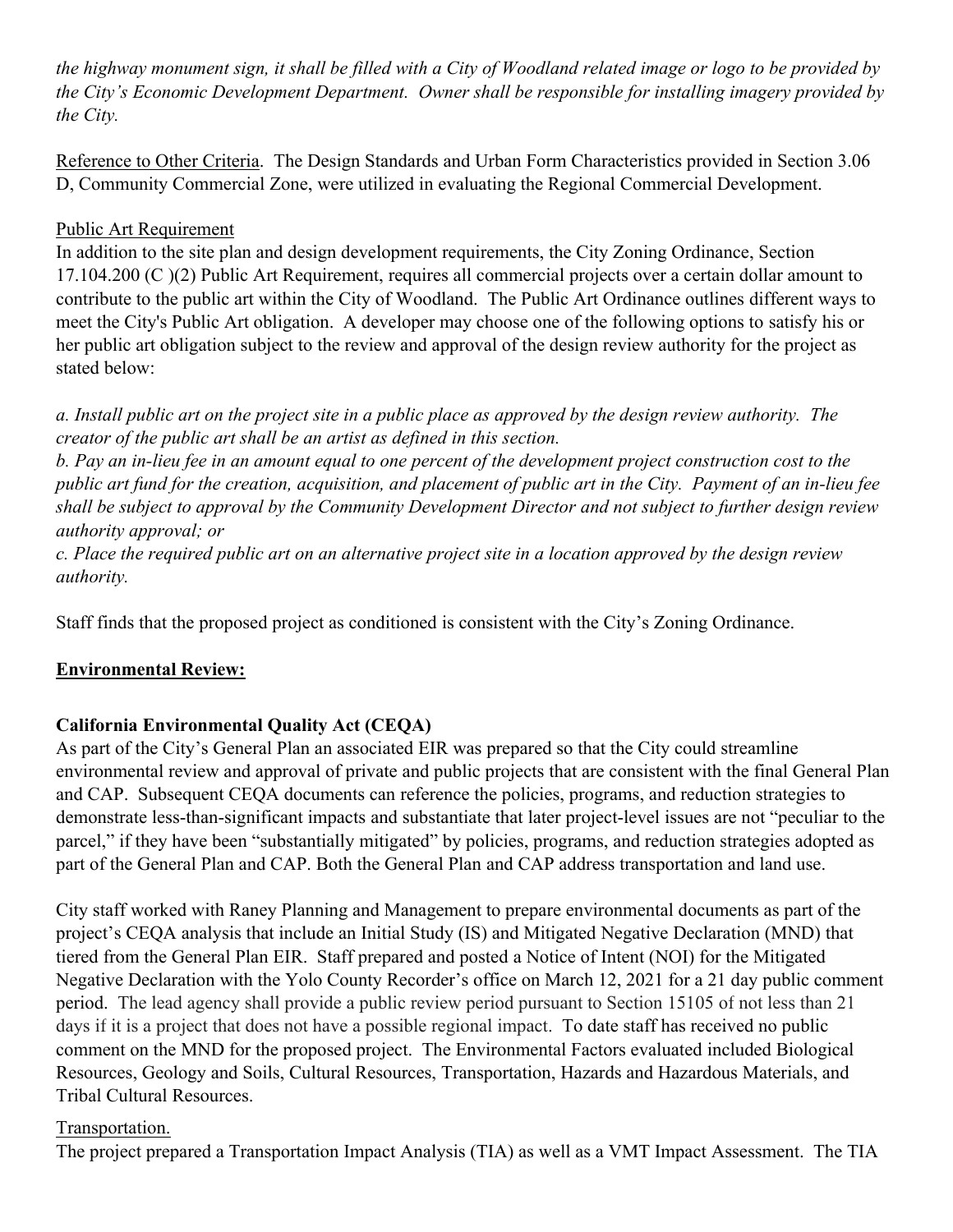determined the proposed project will generate 2,015 new daily trips, with 117 new trips occurring in the AM peak hour and 134 new trips in the PM peak hour. The new daily trips will not reduce LOS from existing conditions at any of the six intersections analyzed with the exception of the East Main Street/SR 113 northbound ramps intersection, which will decrease from LOS B to LOS C during the PM peak hour. However, such a decrease is still within compliance with GP Policy 3.A.1, which stipulates LOS D or better. Additionally, even though the LOS is projected to be at a level C during peak hours the applicant will be installing a traffic signal as part of the proposed project at East Main Street and Hazel Lane (the private entry drive) that will facilitate the orderly flow of traffic on and off the site.

The proposed project will comply with GP Policy 3.A.11, which requires all new development to provide convenient bicycle and pedestrian environments and access through building orientation, site layout, traffic management, and connections to transit service and local commercial and community facilities. For example, the proposed project will include short-term and long-term parking bicycle parking and electric vehicle charging stations.

### Vehicle Miles Traveled (VMT)

The environmental analysis included a VMT traffic analysis conducted by Fehr & Peers and based on that study it was determined that all the proposed land uses would have less than significant impact when evaluated against the original baseline land use assessment in the General Plan EIR and due to clustering of services thus reducing the trips that residents or travelers would make to access the same services.

### *Restaurant/ 7-Eleven & Gas Station*

The VMT assessment for the drive-through restaurant and 7-Eleven/Gas Station found that it was likely to be used by residents and travelers because of convenience and not as a specific destination. The availability of additional services such as these allows passerby users to not drive out of the way to access the same types of services. The location is adjacent to Interstate 5 and other commercial uses that allow users to cluster their trips and not drive additional vehicle miles. The study found that local trips to the proposed project site will actually improve VMT efficiency as a result of providing exisitng and future residents' to a nearby retail destination

### *Hotel*

It was determined that the hotel site was not located in an area that had a unique draw, but rather would pull from other existing hotel draw thereby not increasing vehicle miles traveled. Additionally, the proximity to gas and food choices would likely further reduce vehicle trips with services clustered around the hotel. The net effect of the proposed hotel on VMT would be a reduction from baseline levels, as the trips to the project site would be shifted trips rather than new trips and the average trip length would be shorter for the proposed hotel than for similar hotels in the City.

Based on the analysis of potential VMT impacts associated with the proposed project's fast-food restaurant, gas station and convenience store, and hotel, implementation of each component will not result in the total VMT in the project area increasing compared to baseline conditions. Therefore, the proposed project will not conflict or be inconsistent with CEQA Guidelines Section 15064.3(b), and a *less-than-significant* impact will occur.

### Greenhouse Gas Emissions (GHG)

As part of the CEQA analysis potential GHG impacts were also evaluated for the proposed project. The City of Woodland is located within the Sacramento Valley Air Basin (SVAB) and under the jurisdiction of the Yolo-Solano Air Quality Management District (YSAQMD). The federal Clean Air Act (CAA) and the California Clean Air Act (CCAA) require that federal and State ambient air quality standards (AAQS) be established, respectively, for six common air pollutants, known as criteria pollutants.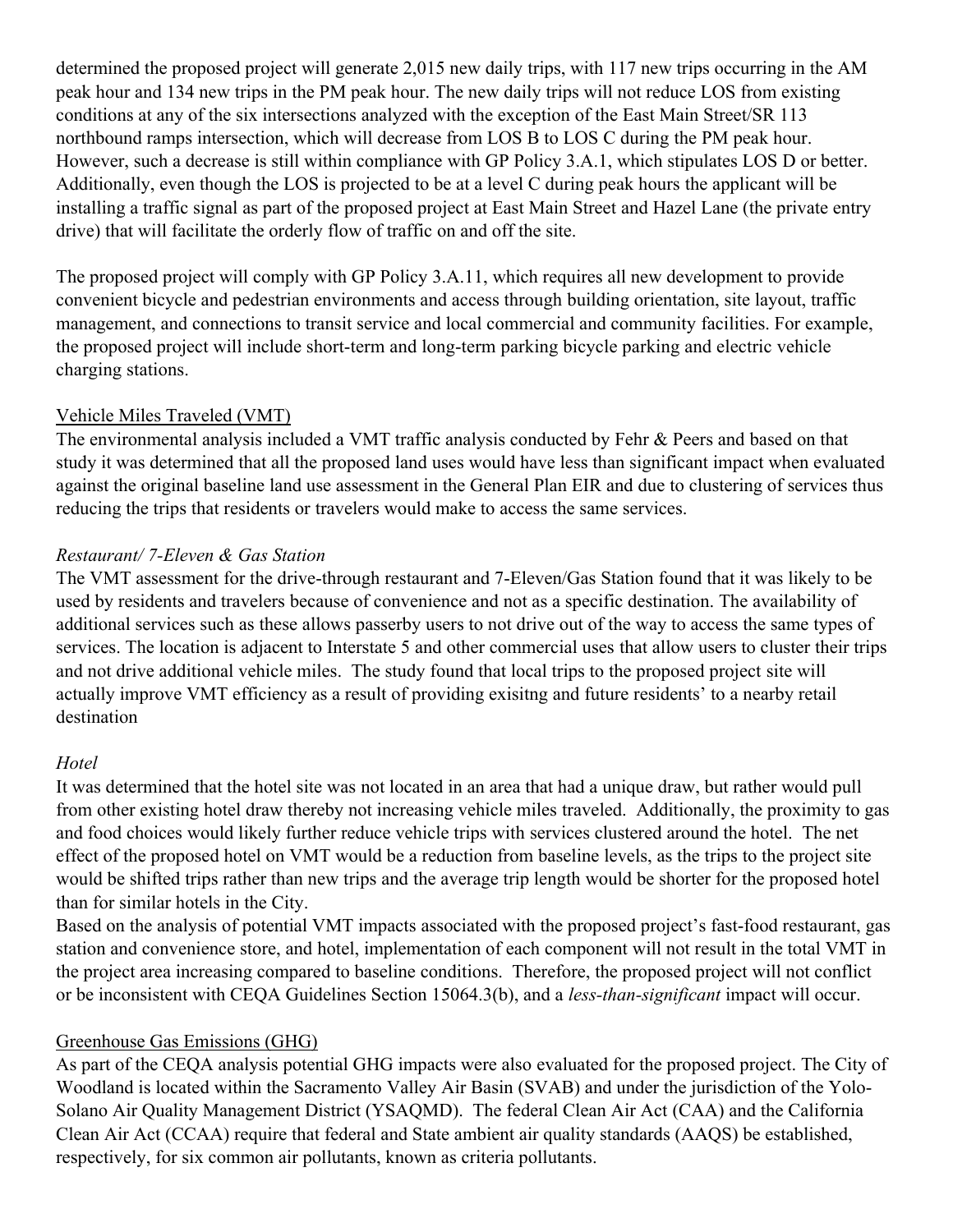The CAA requires each state to prepare an air quality control plan referred to as a State Implementation Plan (SIP). General conformity requirements of the SIP include whether a project would cause or contribute to new violations of any federal AAQS, increase the frequency or severity of an existing violation of any federal AAQS, or delay timely attainment of any federal AAQS.

According to YSAQMD, if a project would not result in significant and unavoidable air quality impacts, after the application of all applicable YSAQMD rules and feasible mitigation, the project may be considered consistent with the air quality plans. Based on the air quality analysis, the project would not be considered to conflict with or obstruct implementation of regional air quality plans. Because the proposed project would not conflict with or obstruct implementation of the applicable air quality plans or result in a cumulatively considerable net increase in any criteria air pollutant for which the project region is non-attainment, impacts would be considered less than significant.

Finally, because the proposed project will be consistent with land use assumptions of the General Plan EIR and will comply with the required strategies listed in the CAP, the proposed project will not conflict with the objectives of the City to reduce GHG emissions. Based on the above, the proposed project is consistent with the City's CAP and, therefore, impacts related to operational GHG emissions will be considered less than significant.

### Tribal Notification

In compliance with Assembly Bill (AB) 52 (Public Resources Code Section 21080.3.1), a project notification letter was distributed to the Miwok Maidu United Auburn Indian Community of the Auburn Rancheria, Ione Band of Miwok Indians, Desert Cahuilla Indians, Cortina Band of Indians, Rumsey Indian Rancheria of Wintun, and Yocha Dehe Wintun Nation. The letters were distributed on December 14, 2020. The Yocha Dehe Wintun Nation submitted a response on January 14, 2021 that based on the information provided, the Yocha Dehe Wintun Nation has concerns that the project could impact known cultural resources. Yocha Dehe Wintun Nation highly recommends including cultural monitors during development and ground disturbance. In addition, they recommend cultural sensitivity training for any pre-project personnel.

The project has been conditioned to include the requested actions from the Yocha Dehe Wintun nation and standard requirements to stop construction and notify state agencies if any human remains, cultural or paleontological resource are found during the course of site work and construction.

The City has reviewed and considered the proposed project and has determined that the project will not have a significant effect on the environment with mitigation measure incorporated, with substantial supporting evidence provided in the Initial Study. The City hereby prepares and proposes to adopt a Mitigated Negative Declaration with associated mitigations and monitoring program for this project. Planning Commission based upon documents provided, public testimony, independent judgement, and the whole of the record is asked to make the decision to approve the IS/MND.

# **Yolo Habitat Conservation Plan / Natural Community Conservation Plan (HCP/NCCP)**

In accordance with the review protocol required by the Yolo Habitat Conservancy, the project site was determined to be urban developed and therefore not subject to fees. However, there are existing trees around the perimeter and on adjacent properties requiring the project to adhere to standard Avoidance and Minimization Measures (AMM's) including the requirement for a preconstruction survey of potential Swainson's hawk or white-tailed kite nest tree during nesting season and, consistent with the guidelines provided by the Swainson's Hawk Technical Advisory Committee (2000). The project has been conditioned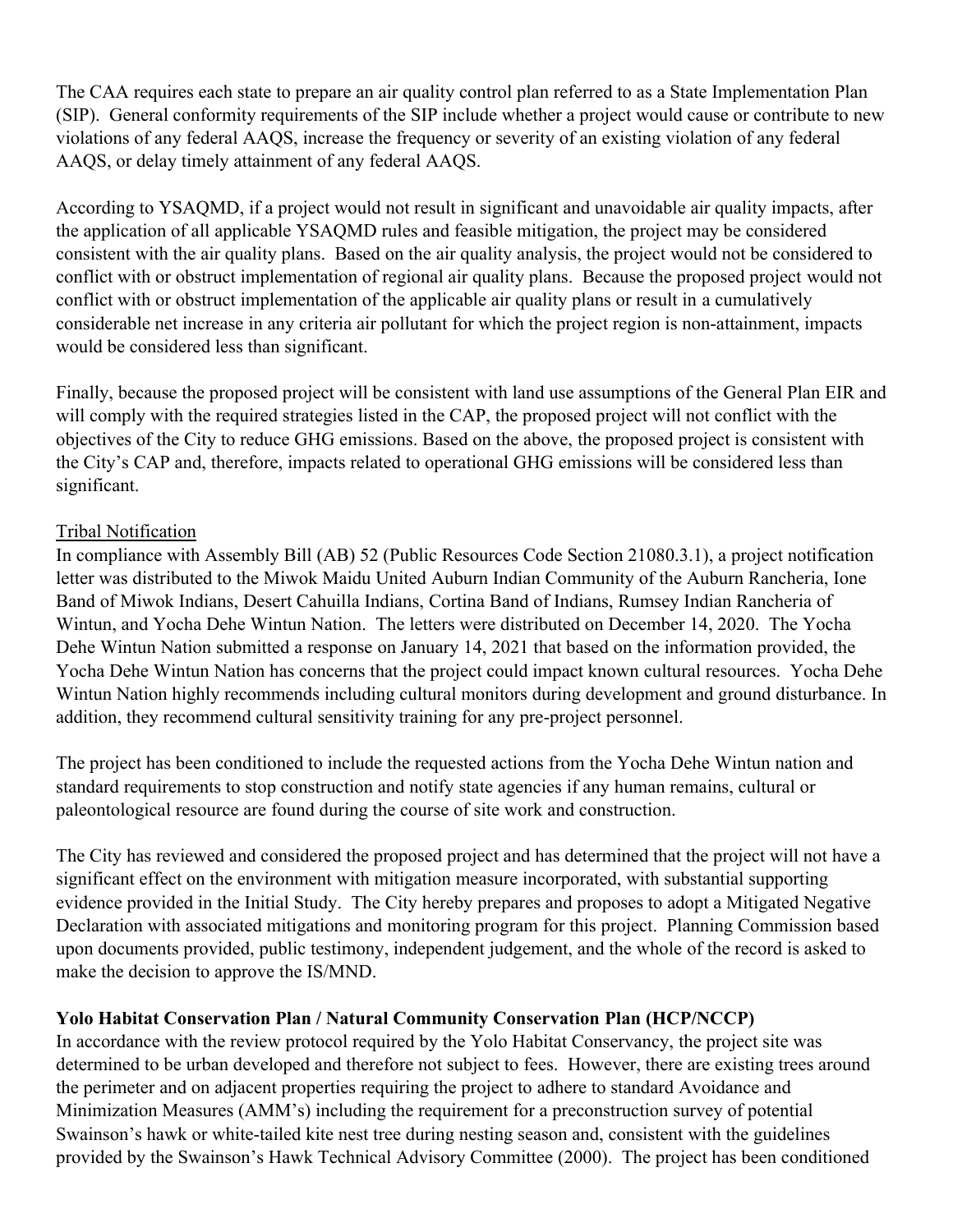and the applicant shall comply with all AMM's outlined by the Yolo Conservancy per the HCP/NCCP's requirements specific to the project location.

# **Climate Action Plan (CAP)**

The City of Woodland's 2035 Climate Action Plan (CAP) presents a set of community-generated strategies to guide the City of Woodland, its residents and local businesses in reducing greenhouse gas (GHG) emissions consistent with State goals for addressing California's contributions to climate change. The proposed project complies with various strategies as outlined in the CAP. In addition to meeting California Title 24 Cal Green building efficiency requirements, a few notable elements in the project include:

MO-3 Increased Energy Efficiency and Use of Renewable Energy (the entire facility will meet title 24 energy efficiency);

MO-3 Increased Use of Alternative-Fuel and Fuel-Efficient Vehicles (electric charging station EV); W/W-I Increased Water Conservation (all landscape will meet State MWELO water efficiency standards), and T/LU-I complete Streets Program (off site infrastructure improvements to support pedestrian use).

# **Public Notification:**

Public notice advertising for the public hearing on this project were prepared by the Community Development Department in accordance with notification procedures set forth in the City of Woodland's Municipal Code and State Planning Law. Two methods of public notice were used:

1. Legal notice was published in the Woodland Daily Democrat on or before March 23, 2021.

2. Notices were mailed to all property owners within 300 feet of the project site.

Copies of the staff report for the proposed project have been on file at City Hall since March 26, 2021.

# **Conclusion:**

Staff recommends that the Planning Commission: 1) Receive a staff report; 2) Conduct the public hearing; and 3) Approve Planning Commission Resolution PC 21-01, for the Woodland Depot Development proposal to include certification of a Mitigated Negative Declaration (MND) and approval of a Conditional Use Permit (CUP) for an a 86-room La Quinta Hotel, a drive-through restaurant, and a 7-Eleven convenience store with gas station at 1670 -1680 East Main Street; PLNG 20-00031. Prepared By: Megan Meier, Associate Planner

Reviewed By: Cindy Norris, Principal Planner

# **Attachments:**

- 1. PC Resolution and Conditions of Approval Woodland Depot
- 2. Project Information Summary Sheet
- 3. Woodland Depot Project Application
- 4. Site Plans and Architectural Elevations
- 5. Google Image of I-5 With Signs
- 6. Freeway Sign Location and Inital Design Plan
- 7. Conceptual Project View Looking Southeast